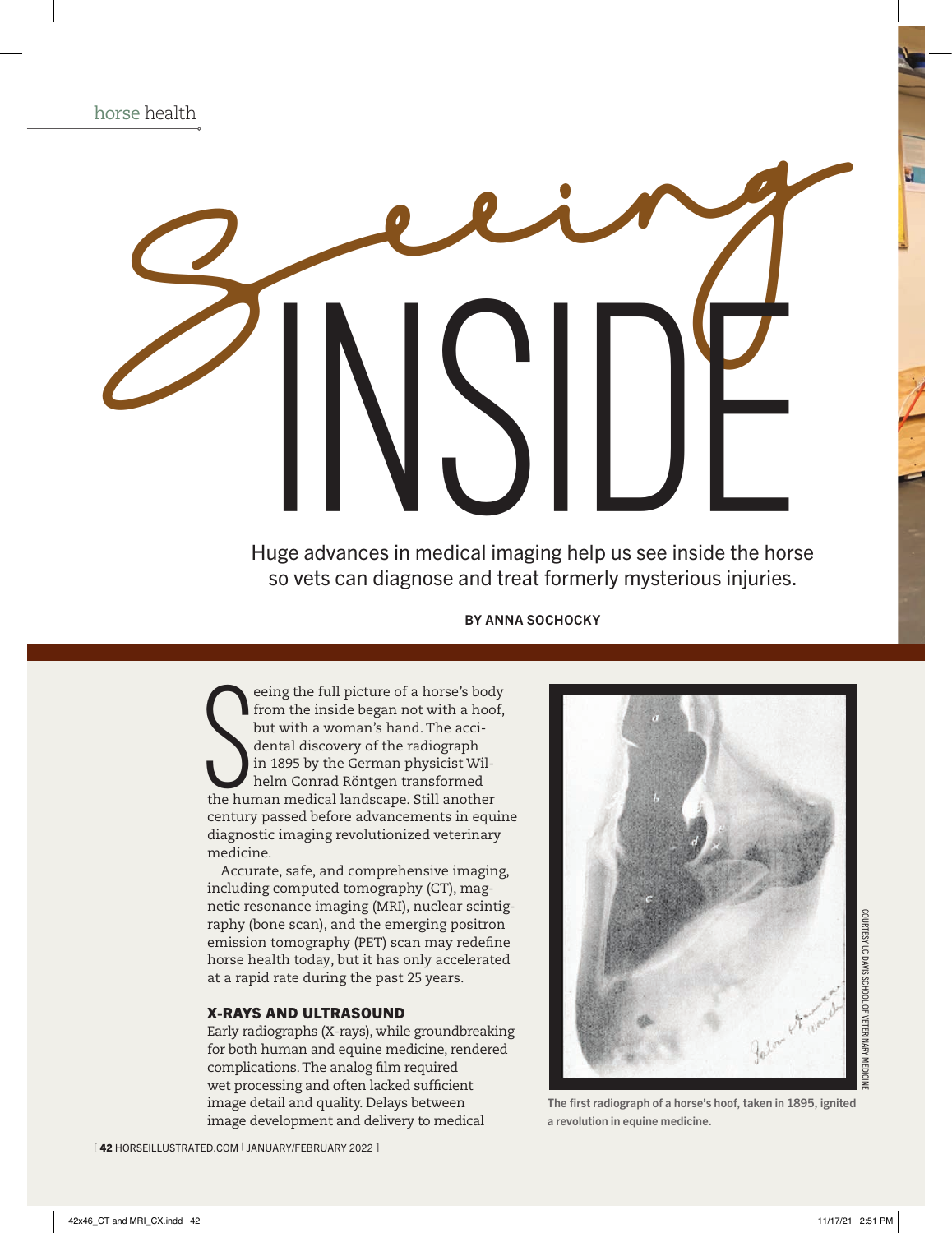

professionals impeded swift diagnoses. However, with the advent of portable digital machines, equine practitioners can now capture highquality images of bone at a horse's stall rather than in a veterinary clinic.

Later, ultrasound technology came onto the scene, employing high-frequency sound waves to produce high-resolution, two-dimensional images of tendons and ligaments. With the ultrasound, veterinarians can assess softtissue injuries, colic, pregnancy, and suspicious masses, such as abscesses and tumors. Advanced speed and the accuracy of highresolution, two-dimensional images improve physical exams.

### CT AND MRI

Equine diagnostic imaging rocketed to the next chapter with the introduction of CT and MRI in the 1990s, according to Katherine Garrett, DVM, Dipl. ACVS, director of diagnostic imaging at Rood and Riddle Equine Hospital in Lexington, Ky.

"The most significant change in equine diagnostic imaging is the widespread adoption of cross-sectional imaging modalities," she says.

"Their introduction allows us to make much more specific diagnoses than we could previously and understand different diseases more thoroughly."

The difference between the traditional X-ray and a CT scanner lies in the type of image. A CT scanner examines slices of bone and soft-tissue structures on multiple planes from multiple angles and is beneficial for diagnosing cases of lameness and sinus, dental, and neurological issues.

Traditional CT scans performed on a fully anesthetized and recumbent horse presented its share of risks. The standing CT scans lower legs and images the head and neck. Because the horse only requires mild sedation, fewer complications and threats to the horse and the clinician occur.

Sarah Puchalski, DVM, Dipl. ACVR, head of Diagnostic Imaging at Palm Beach Equine Clinic in Wellington, Fla., cautions horse owners to understand how different types of image qualities vary between scanners.

"There is a difference in image quality for CT scanners, and what can and cannot be scanned," she says. "CT is used for dentition in The positron emission tomography (PET) scan developed at U.C. Davis provides a deeper look into molecular changes of an injury and may be used in conjunction with structural imaging, like an MRI.

[JANUARY/FEBRUARY 2022 | HORSEILLUSTRATED.COM 43 ]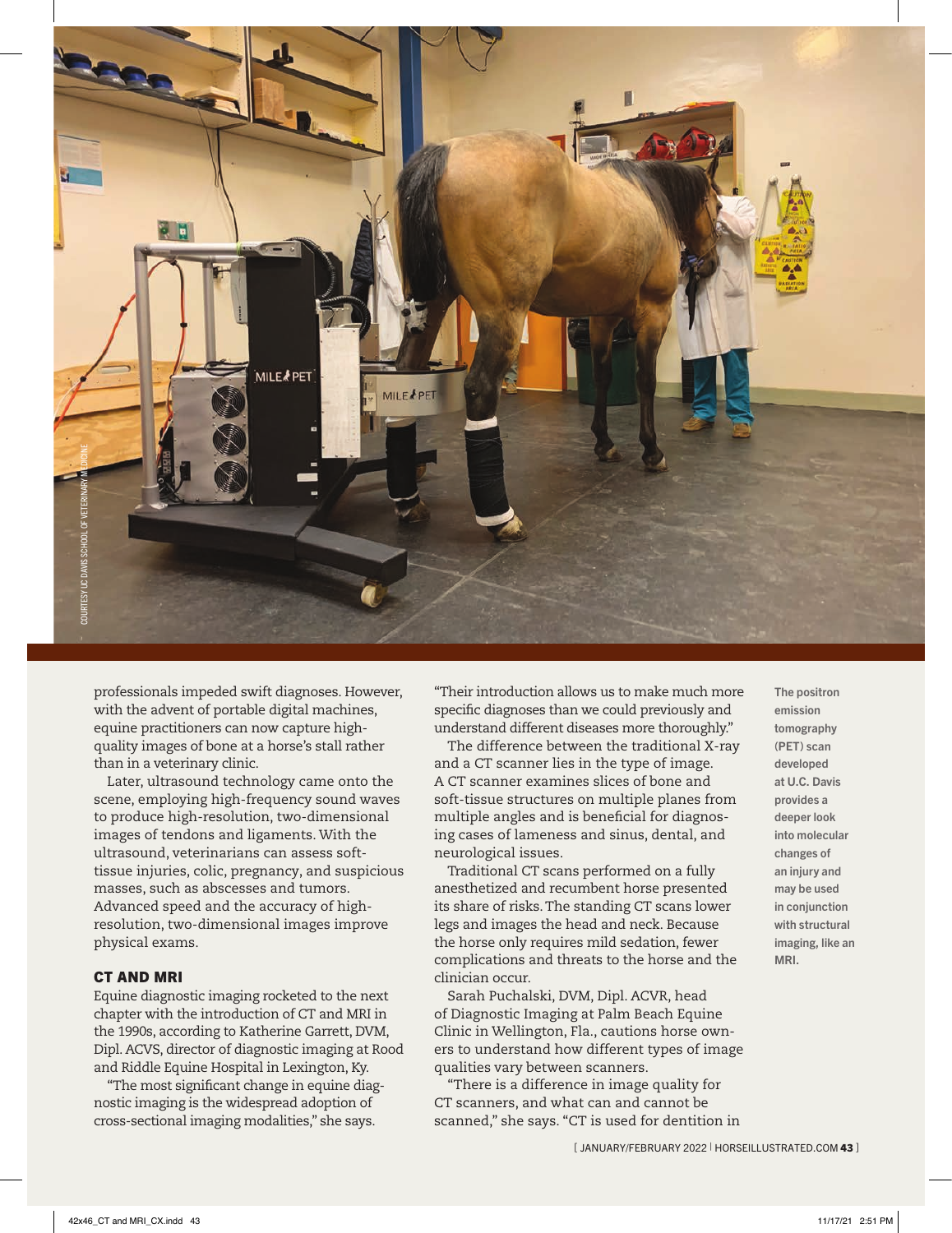

Rood and Riddle Equine Hospital surgeon Scott Hopper, DVM, M.S., Dipl. ACVS, and diagnostic imaging veterinarian Katherine Garrett, DVM, Dipl. ACVS, collaborate on an equine patient and the CT scan results. the skull and fracture evaluation. Soft tissue detail isn't as good as the MRI, but the bone detail is superior."

Soft-tissue injuries present a puzzle, especially in cases of lameness. MRI, first performed on horses in the late 1990s, benefitted from early clinical use but shot to the top of imaging modalities in the past five years. Today, MRI is considered the gold standard of diagnostic imaging for soft tissue and orthopedic injuries by using magnetic fields and radiofrequency pulses to generate images.

Puchalski notes that the particular benefit of the MRI rests in diagnosing the source of lameness.

"For example, inside the hoof capsule, you cannot evaluate tendons and ligaments," she says. "MRI opened the door for a whole range of new injury diagnoses allowing specific target therapies." Garrett concurs.

"With the MRI, we obtain detailed information about an entire region," she explains. "Deep digital flexor tendon tears, navicular bone inflammation, bone bruising, and coffin joint arthritis have different treatments and prognoses. We can diagnose and treat each more specifically and hopefully have better outcomes."

# BONE SCANS AND PET SCANS

Nuclear scintigraphy (bone scan) employs radioactive isotopes, which, when injected, emit radioactive gamma rays. A special camera documents two-dimensional images of skeletal anatomy, showing areas with increased metabolic activity.

Reactive sites light up as "hot spots" to identify sources of lameness or other injuries. Evaluating a tissue's physiology or what is occurring inside the tissue distinguishes the bone scan from other methods.

Scintigraphy, according to Puchalski, allows a clinician not only to identify sites that may not be clinically evident but provides an opportunity to use disease-modifying agents earlier.

"Hock arthritis shows up on scintigraphy early," she says. "Scintigraphy also allows us to evaluate the neck, back and pelvis. A higher degree of radioactivity in an area means more active bone turnover, inflammation or injury."

Mathieu Spriet, DVM, M.S., Dipl. ACVR, Dipl. ECVDI, Dipl. ACVR-EDI, associate professor of Diagnostic Imaging at the University of California-Davis School of Veterinary Medicine, recalls the trajectory of equine imaging during his lifetime.

[44 HORSEILLUSTRATED.COM | JANUARY/FEBRUARY 2022 ]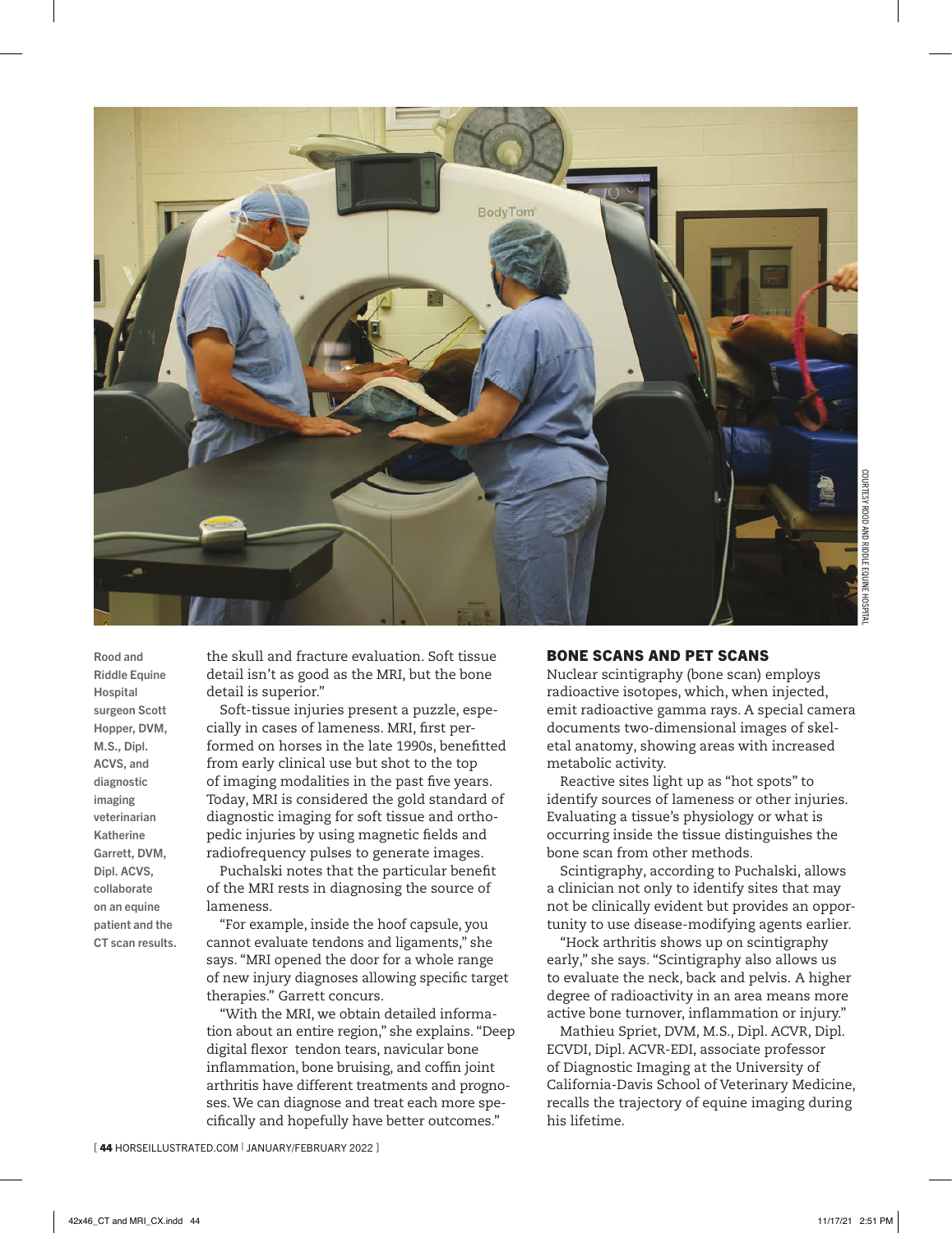

PHOTO BY JUMP MEDIA PHOTO BY JUMP MEDIA

> "When I was in graduate school in France, the only imaging modalities we had were X-ray and ultrasound," he recalls. "In the last 25 years, we've had digital radiographs, CT and MRI. I'm excited to contribute another piece by bringing the PET to the table."

> PET scans add a new chapter to nuclear medicine imaging. A radioactive tracer injected in the horse shows activity in the bones and soft tissues at a molecular level by detecting "hot spots" that illuminate injury, functional change, or inflammation on images.

The defining concept of the PET scan is the distinction between functional versus structural imaging.

"With most imaging, you are looking at the size and shape of structures," says Spriet. "When the bone looks abnormal, it's sometimes difficult to know if it's abnormal because something is happening right now or if there is an old injury that is not currently active."

To perform the first equine PET scan in 2015, Spriet and his research team partnered with an engineering team from Maryland-based Brain Biosciences, a company specializing in stateof-the-art molecular brain imaging devices. A clinical program employing a modified human

scanner imaged over 100 anesthetized horses with lameness issues.

Anesthesia carries its own level of risk to both the horse and the owner's pocketbook. Four years after introducing the first scanner, a standing PET for a mildly sedated horse advanced this up-and-coming technology. With a standing PET, a clinician positions the horse's hoof into an open doughnut-shaped ring



Nuclear scintigraphy has become an invaluable tool for detecting areas of concern in bone or soft tissue for the Palm Beach Equine Clinic veterinary staff.

[JANUARY/FEBRUARY 2022 | HORSEILLUSTRATED.COM 45 ]

By using a standing equine MRI, Palm Beach Equine Clinic accesses images of soft tissues across anatomic planes and from various angles while minimizing the risk of injury to the horse.